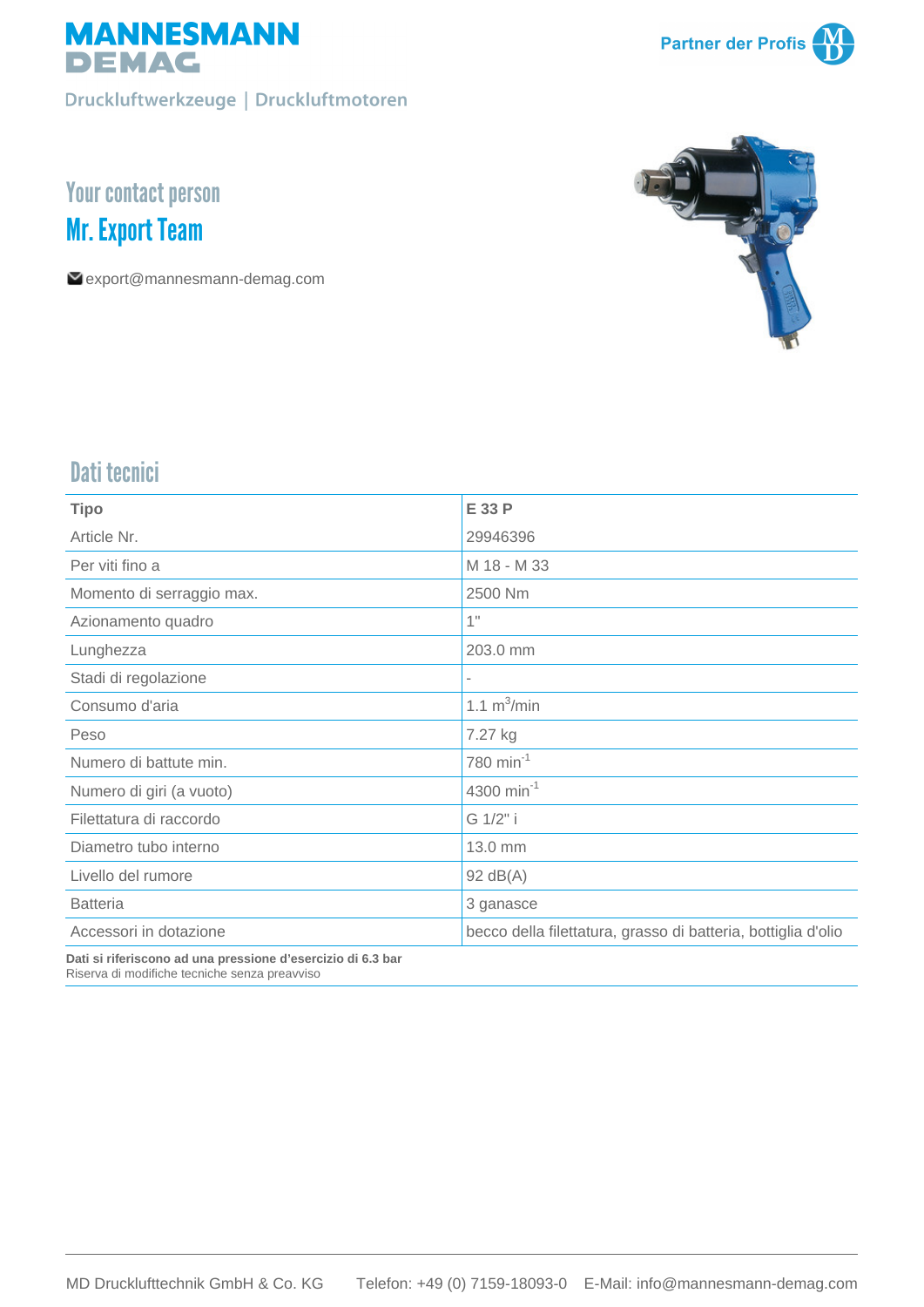## **MANNESMANN DEMAG**



### Druckluftwerkzeuge | Druckluftmotoren

### Accessori

| <b>Tipo</b>                                             | <b>Article Nr.</b> |
|---------------------------------------------------------|--------------------|
| Variacor 1/2"                                           | 60001626           |
| Giunto rotondo flessibile e robusto                     |                    |
| Regolazione del reattore 1/2" i                         | 03024474           |
| 1" quadro, SW 22                                        | 9376458            |
| 1" quadro, SW 22                                        | 9376459            |
| 1" quadro, SW 24                                        | 9376249            |
| 1" quadro, SW 24                                        | 9376259            |
| 1" quadro, SW 27                                        | 9376250            |
| 1" quadro, SW 27                                        | 9376260            |
| 1" quadro, SW 30                                        | 9376251            |
| 1" quadro, SW 30                                        | 9376261            |
| 1" quadro, SW 32                                        | 9376252            |
| 1" quadro, SW 32                                        | 9376262            |
| 1" quadro, SW 36                                        | 9376253            |
| 1" quadro, SW 36                                        | 9376263            |
| 1" quadro, SW 41                                        | 9376254            |
| 1" quadro, SW 41                                        | 9376264            |
| 1" quadro, SW 46                                        | 9376255            |
| 1" quadro, SW 46                                        | 9376265            |
| 1" quadro, SW 50                                        | 9376256            |
| 1" quadro, SW 50                                        | 9376266            |
| 1" quadro, SW 5                                         | 9376257            |
| 1" quadro, SW 55                                        | 9376267            |
| 1" quadro, SW 60                                        | 9376258            |
| 1" quarto, SW 60                                        | 9376268            |
| Set di chiavi a bussola di forza 1"                     | 60029196           |
| 8 chiavi di bussola 24 / 27 / 30 / 32 / 33 / 36 / 41 mm |                    |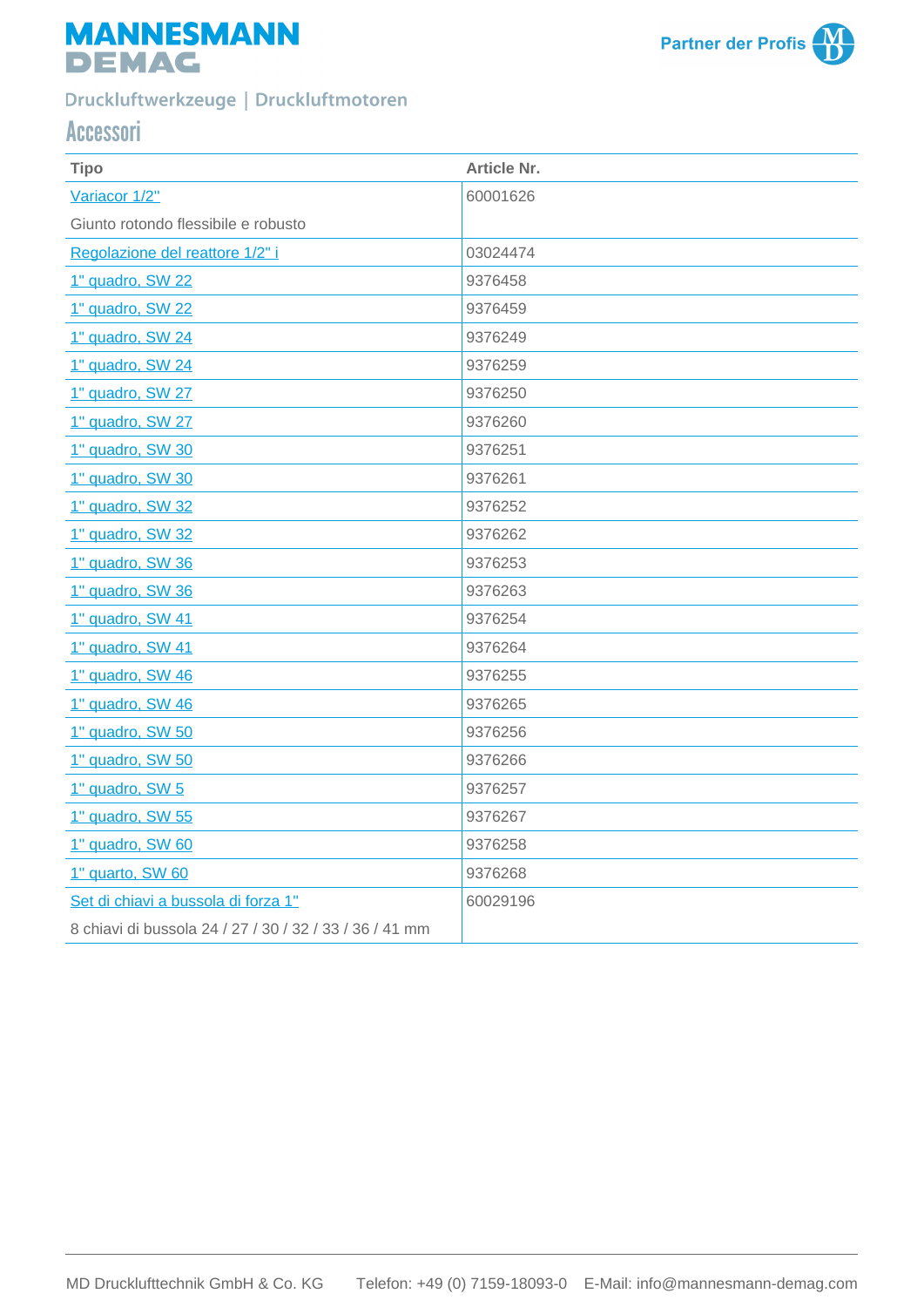#### **Schlagschrauber E 33 P Impact wrench 29946 39 6**

#### **MANNESMANN DEMAC**

| <b>BENENNUNG</b><br><b>DESCRIPTION</b><br>Artikel-Nr.<br><b>Stück</b><br>Nr.<br>1<br>9314 008<br>9<br>Federring<br>spring washer<br>$\overline{2}$<br>Zylinderschraube<br>cylindrical screw<br>29948786<br>4<br>3<br>Schlagwerksgehäuse<br>impact housing<br>29948 79 6<br>1<br>Bügel<br>bow<br>29948 80 6<br>1<br>4<br>5<br>Dichtung<br>1<br>29948 81 6<br>sealing<br>6<br>Ring<br>1<br>ring<br>29948 82 6<br>7<br><b>Büchse</b><br>bushing<br>29948 836<br>1<br>8<br>1<br>29948 856<br>Amboss<br>anvil<br>9<br>030 506 74<br>1<br><b>Nutwelle</b><br>axle<br>Feder<br>10<br>29948 876<br>spring<br>1<br>Schaltkupplung<br>1<br>11<br>clutch<br>29948 88 6<br>Nocken<br>1<br>12<br>030 510 74<br>cam<br>13<br>Ring<br>ring<br>29948 896<br>1<br>Schwungrad<br>14<br>flywheel<br>29948 90 6<br>1<br>Rillenkugellager<br>9357 049<br>1<br>15<br>ball bearing<br>Gehäuse<br>16<br>housing<br>1<br>29948 91 6<br>Scheibe<br>29948 92 6<br>2<br>17<br>washer<br>$\overline{2}$<br>18<br>030 553 74<br>Federring<br>spring washer<br>$\overline{2}$<br>Schraube<br>19<br>29948 936<br>screw<br>20<br>29948 94 6<br>1<br>Winkelstück<br>angle piece<br>Griff<br>handle<br>1<br>21<br>29948 956<br>22<br>Rillenkugellager<br>ball bearing<br>9357 036<br>1<br>23<br>Lagerschild<br>end plate<br>29948 96 6<br>1<br>1<br>Zylinderstift<br>24<br>cylindrical pin<br>032 077 76<br>25<br>Lamelle<br>7<br>29948 976<br>vane<br>26<br>29948 98 6<br>1<br>Rotor<br>rotor<br>27<br>Zylinderstift<br>cylindrical pin<br>9315 178<br>1<br>28<br>Lagerschild<br>1<br>end plate<br>29948 996<br>Rillenkugellager<br>ball bearing<br>29<br>9357 036<br>1<br>30<br>Dichtung<br>29949 00 6<br>1<br>sealing<br>5<br>Zylinderschraube<br>31<br>cylindrical screw<br>9304 032<br>29949 01 6<br>32<br>Deckel<br>1<br>cover<br>33<br>Zylinder<br>cylinder<br>29949 02 6<br>1<br>34<br>Ventilstift<br>valve pin<br>29949 036<br>1<br>$\overline{2}$<br>35<br>O-Ring<br>O-ring<br>29949 04 6<br>Steuerhülse<br>1<br>36<br>control bush<br>29949 05 6<br>37<br>Schalldämpfer<br>silencer<br>29949 06 6<br>1<br>38<br>Ventilbüchse<br>valve bushing<br>29932 34 6<br>1<br>1<br>39<br>Ventilbüchse<br>29921 74 6<br>valve bushing<br>ring<br>29932 35 6<br>40<br>Seeger-Ring<br>1<br>Sieb<br>032 071 76<br>1<br>41<br>screen<br>Ventilfeder<br>1<br>42<br>030 533 74<br>valve spring<br>Ventilkugel<br>valve ball<br>030 534 74<br>43<br>1<br>Dichtung<br>sealing<br>030 235 74<br>1<br>44<br>Hülse<br>1<br>45<br>29949 07 6<br>sleeve<br><b>Stift</b><br>29949 08 6<br>$\overline{2}$<br>46<br>pin |    |         |         |            |   |
|----------------------------------------------------------------------------------------------------------------------------------------------------------------------------------------------------------------------------------------------------------------------------------------------------------------------------------------------------------------------------------------------------------------------------------------------------------------------------------------------------------------------------------------------------------------------------------------------------------------------------------------------------------------------------------------------------------------------------------------------------------------------------------------------------------------------------------------------------------------------------------------------------------------------------------------------------------------------------------------------------------------------------------------------------------------------------------------------------------------------------------------------------------------------------------------------------------------------------------------------------------------------------------------------------------------------------------------------------------------------------------------------------------------------------------------------------------------------------------------------------------------------------------------------------------------------------------------------------------------------------------------------------------------------------------------------------------------------------------------------------------------------------------------------------------------------------------------------------------------------------------------------------------------------------------------------------------------------------------------------------------------------------------------------------------------------------------------------------------------------------------------------------------------------------------------------------------------------------------------------------------------------------------------------------------------------------------------------------------------------------------------------------------------------------------------------------------------------------------------------------------------------------------------------------------------------|----|---------|---------|------------|---|
|                                                                                                                                                                                                                                                                                                                                                                                                                                                                                                                                                                                                                                                                                                                                                                                                                                                                                                                                                                                                                                                                                                                                                                                                                                                                                                                                                                                                                                                                                                                                                                                                                                                                                                                                                                                                                                                                                                                                                                                                                                                                                                                                                                                                                                                                                                                                                                                                                                                                                                                                                                      |    |         |         |            |   |
|                                                                                                                                                                                                                                                                                                                                                                                                                                                                                                                                                                                                                                                                                                                                                                                                                                                                                                                                                                                                                                                                                                                                                                                                                                                                                                                                                                                                                                                                                                                                                                                                                                                                                                                                                                                                                                                                                                                                                                                                                                                                                                                                                                                                                                                                                                                                                                                                                                                                                                                                                                      |    |         |         |            |   |
|                                                                                                                                                                                                                                                                                                                                                                                                                                                                                                                                                                                                                                                                                                                                                                                                                                                                                                                                                                                                                                                                                                                                                                                                                                                                                                                                                                                                                                                                                                                                                                                                                                                                                                                                                                                                                                                                                                                                                                                                                                                                                                                                                                                                                                                                                                                                                                                                                                                                                                                                                                      |    |         |         |            |   |
|                                                                                                                                                                                                                                                                                                                                                                                                                                                                                                                                                                                                                                                                                                                                                                                                                                                                                                                                                                                                                                                                                                                                                                                                                                                                                                                                                                                                                                                                                                                                                                                                                                                                                                                                                                                                                                                                                                                                                                                                                                                                                                                                                                                                                                                                                                                                                                                                                                                                                                                                                                      |    |         |         |            |   |
|                                                                                                                                                                                                                                                                                                                                                                                                                                                                                                                                                                                                                                                                                                                                                                                                                                                                                                                                                                                                                                                                                                                                                                                                                                                                                                                                                                                                                                                                                                                                                                                                                                                                                                                                                                                                                                                                                                                                                                                                                                                                                                                                                                                                                                                                                                                                                                                                                                                                                                                                                                      |    |         |         |            |   |
|                                                                                                                                                                                                                                                                                                                                                                                                                                                                                                                                                                                                                                                                                                                                                                                                                                                                                                                                                                                                                                                                                                                                                                                                                                                                                                                                                                                                                                                                                                                                                                                                                                                                                                                                                                                                                                                                                                                                                                                                                                                                                                                                                                                                                                                                                                                                                                                                                                                                                                                                                                      |    |         |         |            |   |
|                                                                                                                                                                                                                                                                                                                                                                                                                                                                                                                                                                                                                                                                                                                                                                                                                                                                                                                                                                                                                                                                                                                                                                                                                                                                                                                                                                                                                                                                                                                                                                                                                                                                                                                                                                                                                                                                                                                                                                                                                                                                                                                                                                                                                                                                                                                                                                                                                                                                                                                                                                      |    |         |         |            |   |
|                                                                                                                                                                                                                                                                                                                                                                                                                                                                                                                                                                                                                                                                                                                                                                                                                                                                                                                                                                                                                                                                                                                                                                                                                                                                                                                                                                                                                                                                                                                                                                                                                                                                                                                                                                                                                                                                                                                                                                                                                                                                                                                                                                                                                                                                                                                                                                                                                                                                                                                                                                      |    |         |         |            |   |
|                                                                                                                                                                                                                                                                                                                                                                                                                                                                                                                                                                                                                                                                                                                                                                                                                                                                                                                                                                                                                                                                                                                                                                                                                                                                                                                                                                                                                                                                                                                                                                                                                                                                                                                                                                                                                                                                                                                                                                                                                                                                                                                                                                                                                                                                                                                                                                                                                                                                                                                                                                      |    |         |         |            |   |
|                                                                                                                                                                                                                                                                                                                                                                                                                                                                                                                                                                                                                                                                                                                                                                                                                                                                                                                                                                                                                                                                                                                                                                                                                                                                                                                                                                                                                                                                                                                                                                                                                                                                                                                                                                                                                                                                                                                                                                                                                                                                                                                                                                                                                                                                                                                                                                                                                                                                                                                                                                      |    |         |         |            |   |
|                                                                                                                                                                                                                                                                                                                                                                                                                                                                                                                                                                                                                                                                                                                                                                                                                                                                                                                                                                                                                                                                                                                                                                                                                                                                                                                                                                                                                                                                                                                                                                                                                                                                                                                                                                                                                                                                                                                                                                                                                                                                                                                                                                                                                                                                                                                                                                                                                                                                                                                                                                      |    |         |         |            |   |
|                                                                                                                                                                                                                                                                                                                                                                                                                                                                                                                                                                                                                                                                                                                                                                                                                                                                                                                                                                                                                                                                                                                                                                                                                                                                                                                                                                                                                                                                                                                                                                                                                                                                                                                                                                                                                                                                                                                                                                                                                                                                                                                                                                                                                                                                                                                                                                                                                                                                                                                                                                      |    |         |         |            |   |
|                                                                                                                                                                                                                                                                                                                                                                                                                                                                                                                                                                                                                                                                                                                                                                                                                                                                                                                                                                                                                                                                                                                                                                                                                                                                                                                                                                                                                                                                                                                                                                                                                                                                                                                                                                                                                                                                                                                                                                                                                                                                                                                                                                                                                                                                                                                                                                                                                                                                                                                                                                      |    |         |         |            |   |
|                                                                                                                                                                                                                                                                                                                                                                                                                                                                                                                                                                                                                                                                                                                                                                                                                                                                                                                                                                                                                                                                                                                                                                                                                                                                                                                                                                                                                                                                                                                                                                                                                                                                                                                                                                                                                                                                                                                                                                                                                                                                                                                                                                                                                                                                                                                                                                                                                                                                                                                                                                      |    |         |         |            |   |
|                                                                                                                                                                                                                                                                                                                                                                                                                                                                                                                                                                                                                                                                                                                                                                                                                                                                                                                                                                                                                                                                                                                                                                                                                                                                                                                                                                                                                                                                                                                                                                                                                                                                                                                                                                                                                                                                                                                                                                                                                                                                                                                                                                                                                                                                                                                                                                                                                                                                                                                                                                      |    |         |         |            |   |
|                                                                                                                                                                                                                                                                                                                                                                                                                                                                                                                                                                                                                                                                                                                                                                                                                                                                                                                                                                                                                                                                                                                                                                                                                                                                                                                                                                                                                                                                                                                                                                                                                                                                                                                                                                                                                                                                                                                                                                                                                                                                                                                                                                                                                                                                                                                                                                                                                                                                                                                                                                      |    |         |         |            |   |
|                                                                                                                                                                                                                                                                                                                                                                                                                                                                                                                                                                                                                                                                                                                                                                                                                                                                                                                                                                                                                                                                                                                                                                                                                                                                                                                                                                                                                                                                                                                                                                                                                                                                                                                                                                                                                                                                                                                                                                                                                                                                                                                                                                                                                                                                                                                                                                                                                                                                                                                                                                      |    |         |         |            |   |
|                                                                                                                                                                                                                                                                                                                                                                                                                                                                                                                                                                                                                                                                                                                                                                                                                                                                                                                                                                                                                                                                                                                                                                                                                                                                                                                                                                                                                                                                                                                                                                                                                                                                                                                                                                                                                                                                                                                                                                                                                                                                                                                                                                                                                                                                                                                                                                                                                                                                                                                                                                      |    |         |         |            |   |
|                                                                                                                                                                                                                                                                                                                                                                                                                                                                                                                                                                                                                                                                                                                                                                                                                                                                                                                                                                                                                                                                                                                                                                                                                                                                                                                                                                                                                                                                                                                                                                                                                                                                                                                                                                                                                                                                                                                                                                                                                                                                                                                                                                                                                                                                                                                                                                                                                                                                                                                                                                      |    |         |         |            |   |
|                                                                                                                                                                                                                                                                                                                                                                                                                                                                                                                                                                                                                                                                                                                                                                                                                                                                                                                                                                                                                                                                                                                                                                                                                                                                                                                                                                                                                                                                                                                                                                                                                                                                                                                                                                                                                                                                                                                                                                                                                                                                                                                                                                                                                                                                                                                                                                                                                                                                                                                                                                      |    |         |         |            |   |
|                                                                                                                                                                                                                                                                                                                                                                                                                                                                                                                                                                                                                                                                                                                                                                                                                                                                                                                                                                                                                                                                                                                                                                                                                                                                                                                                                                                                                                                                                                                                                                                                                                                                                                                                                                                                                                                                                                                                                                                                                                                                                                                                                                                                                                                                                                                                                                                                                                                                                                                                                                      |    |         |         |            |   |
|                                                                                                                                                                                                                                                                                                                                                                                                                                                                                                                                                                                                                                                                                                                                                                                                                                                                                                                                                                                                                                                                                                                                                                                                                                                                                                                                                                                                                                                                                                                                                                                                                                                                                                                                                                                                                                                                                                                                                                                                                                                                                                                                                                                                                                                                                                                                                                                                                                                                                                                                                                      |    |         |         |            |   |
|                                                                                                                                                                                                                                                                                                                                                                                                                                                                                                                                                                                                                                                                                                                                                                                                                                                                                                                                                                                                                                                                                                                                                                                                                                                                                                                                                                                                                                                                                                                                                                                                                                                                                                                                                                                                                                                                                                                                                                                                                                                                                                                                                                                                                                                                                                                                                                                                                                                                                                                                                                      |    |         |         |            |   |
|                                                                                                                                                                                                                                                                                                                                                                                                                                                                                                                                                                                                                                                                                                                                                                                                                                                                                                                                                                                                                                                                                                                                                                                                                                                                                                                                                                                                                                                                                                                                                                                                                                                                                                                                                                                                                                                                                                                                                                                                                                                                                                                                                                                                                                                                                                                                                                                                                                                                                                                                                                      |    |         |         |            |   |
|                                                                                                                                                                                                                                                                                                                                                                                                                                                                                                                                                                                                                                                                                                                                                                                                                                                                                                                                                                                                                                                                                                                                                                                                                                                                                                                                                                                                                                                                                                                                                                                                                                                                                                                                                                                                                                                                                                                                                                                                                                                                                                                                                                                                                                                                                                                                                                                                                                                                                                                                                                      |    |         |         |            |   |
|                                                                                                                                                                                                                                                                                                                                                                                                                                                                                                                                                                                                                                                                                                                                                                                                                                                                                                                                                                                                                                                                                                                                                                                                                                                                                                                                                                                                                                                                                                                                                                                                                                                                                                                                                                                                                                                                                                                                                                                                                                                                                                                                                                                                                                                                                                                                                                                                                                                                                                                                                                      |    |         |         |            |   |
|                                                                                                                                                                                                                                                                                                                                                                                                                                                                                                                                                                                                                                                                                                                                                                                                                                                                                                                                                                                                                                                                                                                                                                                                                                                                                                                                                                                                                                                                                                                                                                                                                                                                                                                                                                                                                                                                                                                                                                                                                                                                                                                                                                                                                                                                                                                                                                                                                                                                                                                                                                      |    |         |         |            |   |
|                                                                                                                                                                                                                                                                                                                                                                                                                                                                                                                                                                                                                                                                                                                                                                                                                                                                                                                                                                                                                                                                                                                                                                                                                                                                                                                                                                                                                                                                                                                                                                                                                                                                                                                                                                                                                                                                                                                                                                                                                                                                                                                                                                                                                                                                                                                                                                                                                                                                                                                                                                      |    |         |         |            |   |
|                                                                                                                                                                                                                                                                                                                                                                                                                                                                                                                                                                                                                                                                                                                                                                                                                                                                                                                                                                                                                                                                                                                                                                                                                                                                                                                                                                                                                                                                                                                                                                                                                                                                                                                                                                                                                                                                                                                                                                                                                                                                                                                                                                                                                                                                                                                                                                                                                                                                                                                                                                      |    |         |         |            |   |
|                                                                                                                                                                                                                                                                                                                                                                                                                                                                                                                                                                                                                                                                                                                                                                                                                                                                                                                                                                                                                                                                                                                                                                                                                                                                                                                                                                                                                                                                                                                                                                                                                                                                                                                                                                                                                                                                                                                                                                                                                                                                                                                                                                                                                                                                                                                                                                                                                                                                                                                                                                      |    |         |         |            |   |
|                                                                                                                                                                                                                                                                                                                                                                                                                                                                                                                                                                                                                                                                                                                                                                                                                                                                                                                                                                                                                                                                                                                                                                                                                                                                                                                                                                                                                                                                                                                                                                                                                                                                                                                                                                                                                                                                                                                                                                                                                                                                                                                                                                                                                                                                                                                                                                                                                                                                                                                                                                      |    |         |         |            |   |
|                                                                                                                                                                                                                                                                                                                                                                                                                                                                                                                                                                                                                                                                                                                                                                                                                                                                                                                                                                                                                                                                                                                                                                                                                                                                                                                                                                                                                                                                                                                                                                                                                                                                                                                                                                                                                                                                                                                                                                                                                                                                                                                                                                                                                                                                                                                                                                                                                                                                                                                                                                      |    |         |         |            |   |
|                                                                                                                                                                                                                                                                                                                                                                                                                                                                                                                                                                                                                                                                                                                                                                                                                                                                                                                                                                                                                                                                                                                                                                                                                                                                                                                                                                                                                                                                                                                                                                                                                                                                                                                                                                                                                                                                                                                                                                                                                                                                                                                                                                                                                                                                                                                                                                                                                                                                                                                                                                      |    |         |         |            |   |
|                                                                                                                                                                                                                                                                                                                                                                                                                                                                                                                                                                                                                                                                                                                                                                                                                                                                                                                                                                                                                                                                                                                                                                                                                                                                                                                                                                                                                                                                                                                                                                                                                                                                                                                                                                                                                                                                                                                                                                                                                                                                                                                                                                                                                                                                                                                                                                                                                                                                                                                                                                      |    |         |         |            |   |
|                                                                                                                                                                                                                                                                                                                                                                                                                                                                                                                                                                                                                                                                                                                                                                                                                                                                                                                                                                                                                                                                                                                                                                                                                                                                                                                                                                                                                                                                                                                                                                                                                                                                                                                                                                                                                                                                                                                                                                                                                                                                                                                                                                                                                                                                                                                                                                                                                                                                                                                                                                      |    |         |         |            |   |
|                                                                                                                                                                                                                                                                                                                                                                                                                                                                                                                                                                                                                                                                                                                                                                                                                                                                                                                                                                                                                                                                                                                                                                                                                                                                                                                                                                                                                                                                                                                                                                                                                                                                                                                                                                                                                                                                                                                                                                                                                                                                                                                                                                                                                                                                                                                                                                                                                                                                                                                                                                      |    |         |         |            |   |
|                                                                                                                                                                                                                                                                                                                                                                                                                                                                                                                                                                                                                                                                                                                                                                                                                                                                                                                                                                                                                                                                                                                                                                                                                                                                                                                                                                                                                                                                                                                                                                                                                                                                                                                                                                                                                                                                                                                                                                                                                                                                                                                                                                                                                                                                                                                                                                                                                                                                                                                                                                      |    |         |         |            |   |
|                                                                                                                                                                                                                                                                                                                                                                                                                                                                                                                                                                                                                                                                                                                                                                                                                                                                                                                                                                                                                                                                                                                                                                                                                                                                                                                                                                                                                                                                                                                                                                                                                                                                                                                                                                                                                                                                                                                                                                                                                                                                                                                                                                                                                                                                                                                                                                                                                                                                                                                                                                      |    |         |         |            |   |
|                                                                                                                                                                                                                                                                                                                                                                                                                                                                                                                                                                                                                                                                                                                                                                                                                                                                                                                                                                                                                                                                                                                                                                                                                                                                                                                                                                                                                                                                                                                                                                                                                                                                                                                                                                                                                                                                                                                                                                                                                                                                                                                                                                                                                                                                                                                                                                                                                                                                                                                                                                      |    |         |         |            |   |
|                                                                                                                                                                                                                                                                                                                                                                                                                                                                                                                                                                                                                                                                                                                                                                                                                                                                                                                                                                                                                                                                                                                                                                                                                                                                                                                                                                                                                                                                                                                                                                                                                                                                                                                                                                                                                                                                                                                                                                                                                                                                                                                                                                                                                                                                                                                                                                                                                                                                                                                                                                      |    |         |         |            |   |
|                                                                                                                                                                                                                                                                                                                                                                                                                                                                                                                                                                                                                                                                                                                                                                                                                                                                                                                                                                                                                                                                                                                                                                                                                                                                                                                                                                                                                                                                                                                                                                                                                                                                                                                                                                                                                                                                                                                                                                                                                                                                                                                                                                                                                                                                                                                                                                                                                                                                                                                                                                      |    |         |         |            |   |
|                                                                                                                                                                                                                                                                                                                                                                                                                                                                                                                                                                                                                                                                                                                                                                                                                                                                                                                                                                                                                                                                                                                                                                                                                                                                                                                                                                                                                                                                                                                                                                                                                                                                                                                                                                                                                                                                                                                                                                                                                                                                                                                                                                                                                                                                                                                                                                                                                                                                                                                                                                      |    |         |         |            |   |
|                                                                                                                                                                                                                                                                                                                                                                                                                                                                                                                                                                                                                                                                                                                                                                                                                                                                                                                                                                                                                                                                                                                                                                                                                                                                                                                                                                                                                                                                                                                                                                                                                                                                                                                                                                                                                                                                                                                                                                                                                                                                                                                                                                                                                                                                                                                                                                                                                                                                                                                                                                      |    |         |         |            |   |
|                                                                                                                                                                                                                                                                                                                                                                                                                                                                                                                                                                                                                                                                                                                                                                                                                                                                                                                                                                                                                                                                                                                                                                                                                                                                                                                                                                                                                                                                                                                                                                                                                                                                                                                                                                                                                                                                                                                                                                                                                                                                                                                                                                                                                                                                                                                                                                                                                                                                                                                                                                      |    |         |         |            |   |
|                                                                                                                                                                                                                                                                                                                                                                                                                                                                                                                                                                                                                                                                                                                                                                                                                                                                                                                                                                                                                                                                                                                                                                                                                                                                                                                                                                                                                                                                                                                                                                                                                                                                                                                                                                                                                                                                                                                                                                                                                                                                                                                                                                                                                                                                                                                                                                                                                                                                                                                                                                      |    |         |         |            |   |
|                                                                                                                                                                                                                                                                                                                                                                                                                                                                                                                                                                                                                                                                                                                                                                                                                                                                                                                                                                                                                                                                                                                                                                                                                                                                                                                                                                                                                                                                                                                                                                                                                                                                                                                                                                                                                                                                                                                                                                                                                                                                                                                                                                                                                                                                                                                                                                                                                                                                                                                                                                      |    |         |         |            |   |
|                                                                                                                                                                                                                                                                                                                                                                                                                                                                                                                                                                                                                                                                                                                                                                                                                                                                                                                                                                                                                                                                                                                                                                                                                                                                                                                                                                                                                                                                                                                                                                                                                                                                                                                                                                                                                                                                                                                                                                                                                                                                                                                                                                                                                                                                                                                                                                                                                                                                                                                                                                      |    |         |         |            |   |
|                                                                                                                                                                                                                                                                                                                                                                                                                                                                                                                                                                                                                                                                                                                                                                                                                                                                                                                                                                                                                                                                                                                                                                                                                                                                                                                                                                                                                                                                                                                                                                                                                                                                                                                                                                                                                                                                                                                                                                                                                                                                                                                                                                                                                                                                                                                                                                                                                                                                                                                                                                      | 47 | Drücker | trigger | 030 238 74 | 1 |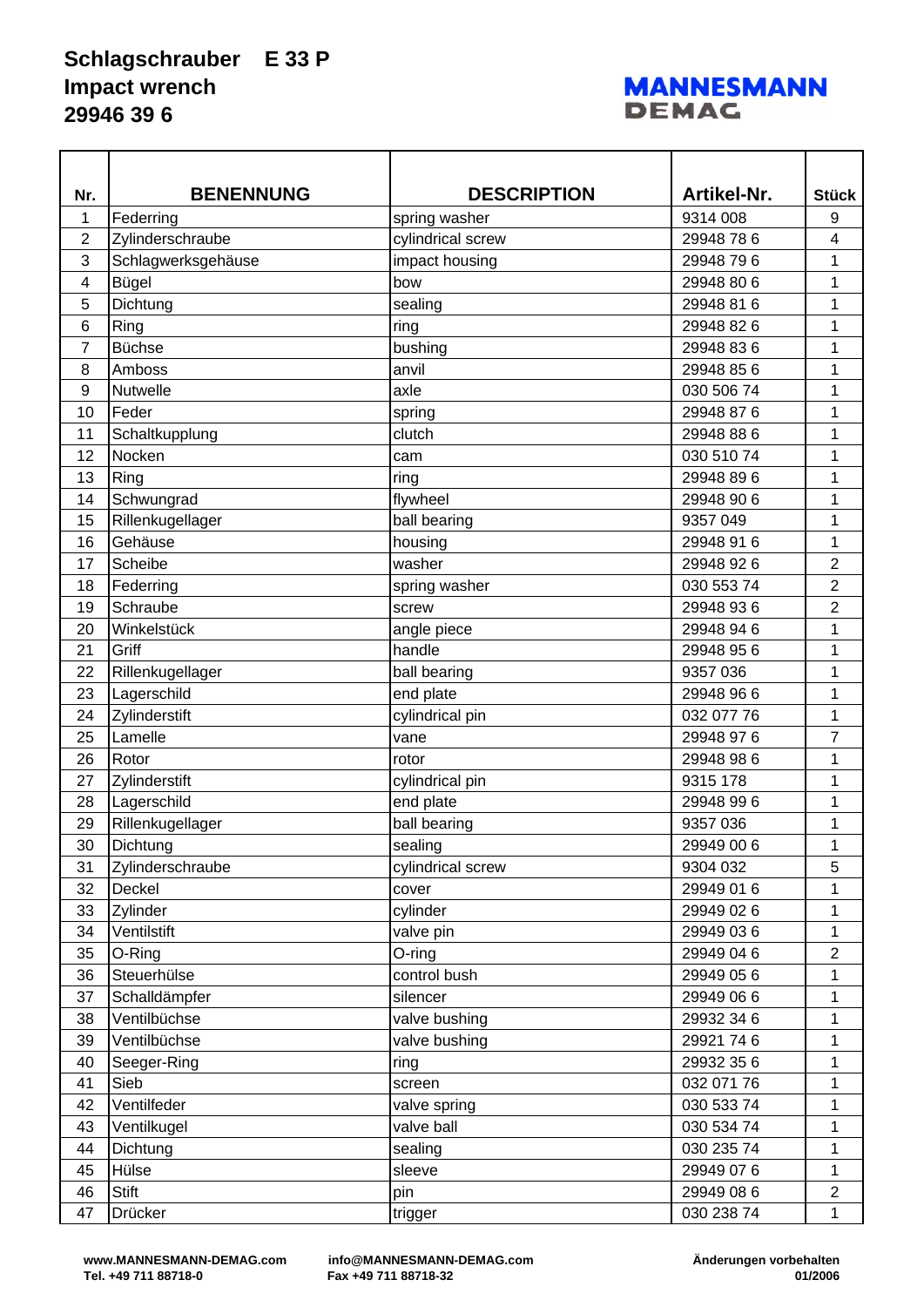#### **Schlagschrauber E 33 P Impact wrench 29946 39 6**

| Nr. | <b>BENENNUNG</b>              | <b>DESCRIPTION</b>     | Artikel-Nr. | <b>Stück</b> |
|-----|-------------------------------|------------------------|-------------|--------------|
| 48  | <b>Stift</b>                  | pin                    | 29949 09 6  |              |
| 49  | Feder                         | spring                 | 030 223 74  |              |
| 50  | Gewindestift                  | set screw              | 29932 39 6  |              |
| 51  | Walzenstift                   | pin                    | 030 513 74  |              |
| 52  | Walze                         | roll                   | 030 512 74  |              |
| 53  | O-Ring                        | $O$ -ring              | 29932 40 6  |              |
| 54  | Federring                     | spring washer          | 030 556 74  |              |
| 55  | Ventileinsatz                 | valve insert           | 29949 10 6  | 1            |
| 56  | Griff kpl.                    | handle cpl.            | 29949 11 6  | 1            |
| 57  | Flansch kpl.                  | flange cpl.            | 29949 12 6  |              |
| 58  | Flansch kpl.                  | flange cpl.            | 29949 136   |              |
| 59  | Gehäuse kpl.                  | housing cpl.           | 29949 14 6  |              |
| 60  | Handgriff kpl.                | handle cpl.            | 29949 156   |              |
| 61  | Schlagwerksgehäuse mit Büchse | impact housing+bushing | 29949 16 6  |              |
| 62  | Schlagwerksgehäuse kpl.       | impact housing cpl.    | 29949 176   |              |